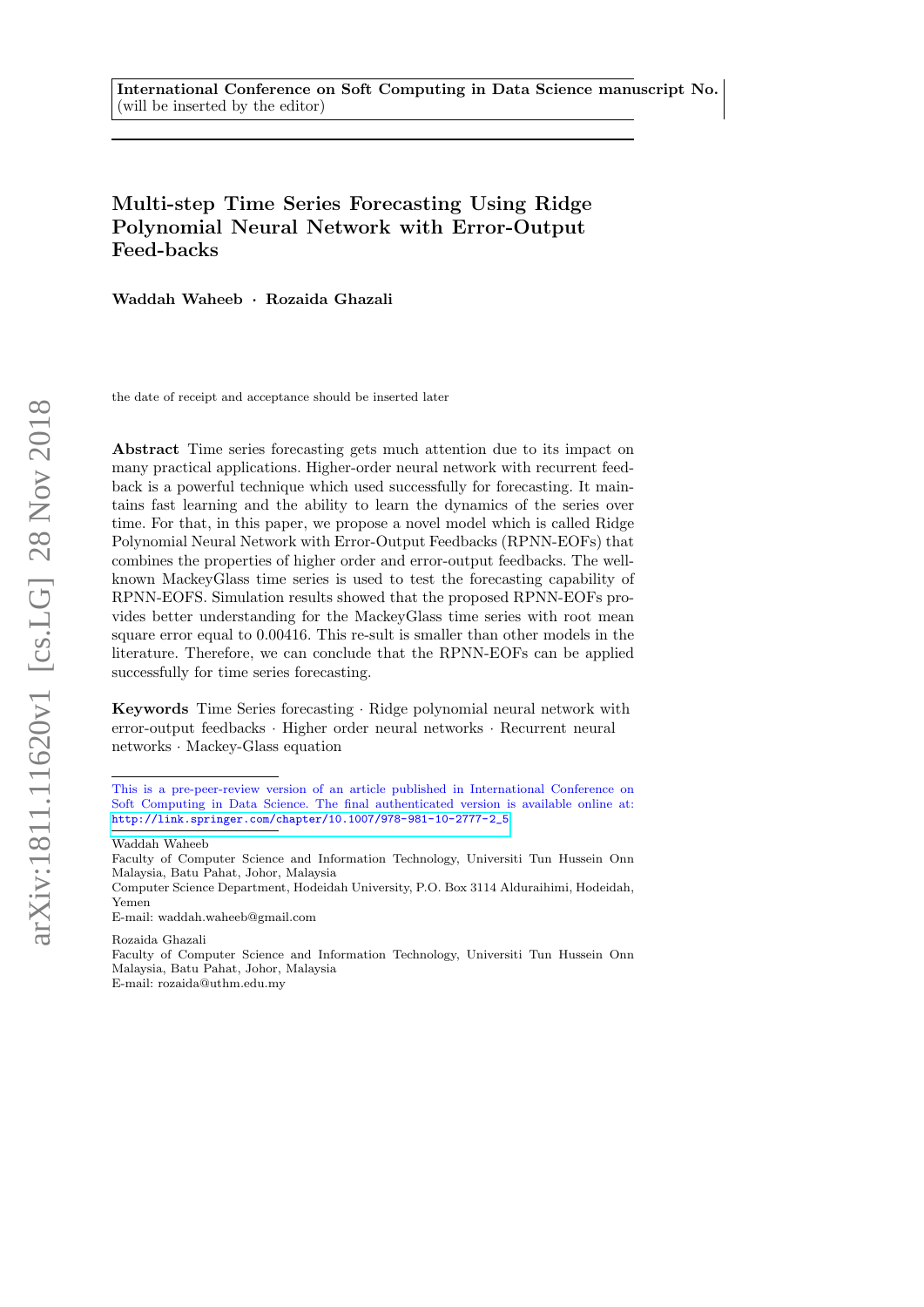## 1 Introduction

Time series forecasting approaches have been widely applied to many fields such as financial forecasting, weather forecasting, traffic forecasting, etc. The aim of time series forecasting is building an approach that use past observations to forecast the future. For example, using a series of data  $x_{t-n}$ , ,  $x_{t-2}$ ,  $x_{t-1}$ ,  $x_t$ to forecasts data values  $x_{t+1}, x_{t+m}$ . Generally, time series forecasting approaches can be classified into two approaches; statistical-based and intelligentbased approaches. Due to the nonlinear nature of most of time series signals, intelligent-based approaches have shown better performance than statistical approaches in time series forecasting [1].

Artificial Neural network (ANN), which is inspired by biological nervous systems, is an example of intelligent-based approaches. ANN can learn from historical data and learn its weight matrices to construct model that can forecast the future. Due to the nonlinear nature and the ability to produce complex nonlinear input-output mapping, ANN have been used successfully for time series forecasting [2].

Generally, ANNs can be grouped into two groups based on network structure; feedforward and recurrent networks [2]. In feedforward networks, the data flows in one direction only from the input nodes to the output nodes through network connec-tions (i.e. weights). On other hand, the connections between the nodes in recurrent networks form a cycle.

Multilayer perceptron (MLP) is one of the most used feedforward ANNs in fore-casting tasks [3]. However, due to the multilayered structure of MLP, it needs a large number of units to solve complex nonlinear mapping problems, which results in low learning rate and poor generalization [4]. To overcome these drawbacks, different types of single layer higher order neural networks (HONNs) with product neurons were introduced. Ridge Polynomial Neural Network (RPNN) [5] is a feedforward HONNs that maintain fast learning and powerful mapping properties, and is thus suitable for solving complex problems [3].

Two recurrent versions of RPNNs are existed namely; the Dynamic Ridge Poly-nomial Neural Networks (DRPNN) [6] and Ridge Polynomial Neural Networks with Error Feedback (RPNN-EF) [7]. DRPNN uses the output value from the output layer as a feedback connection to the input layer. On other hand, RPNN-EF uses the net-work error which is calculated by subtracting the desired value from the forecast val-ue. The idea behind recurrent networks is learning the network the dynamics of the series over time. As a result, the network should use this memory when forecasting [8]. DRPNN and RPNN-EF have been successfully used for time series forecasting [1, 6, 7, 9].

Due to the success of DRPNN and RPNN-EF, in this paper we propose a model that combine the properties of RPNNs and output-error feedbacks recurrent neural networks. This model is called Ridge Polynomial Neural Network with Error-Output Feedbacks (RPNN-EOFs). We applied the RPNN-EOFs to the chaotic Mackey-Glass differential delay equation series which is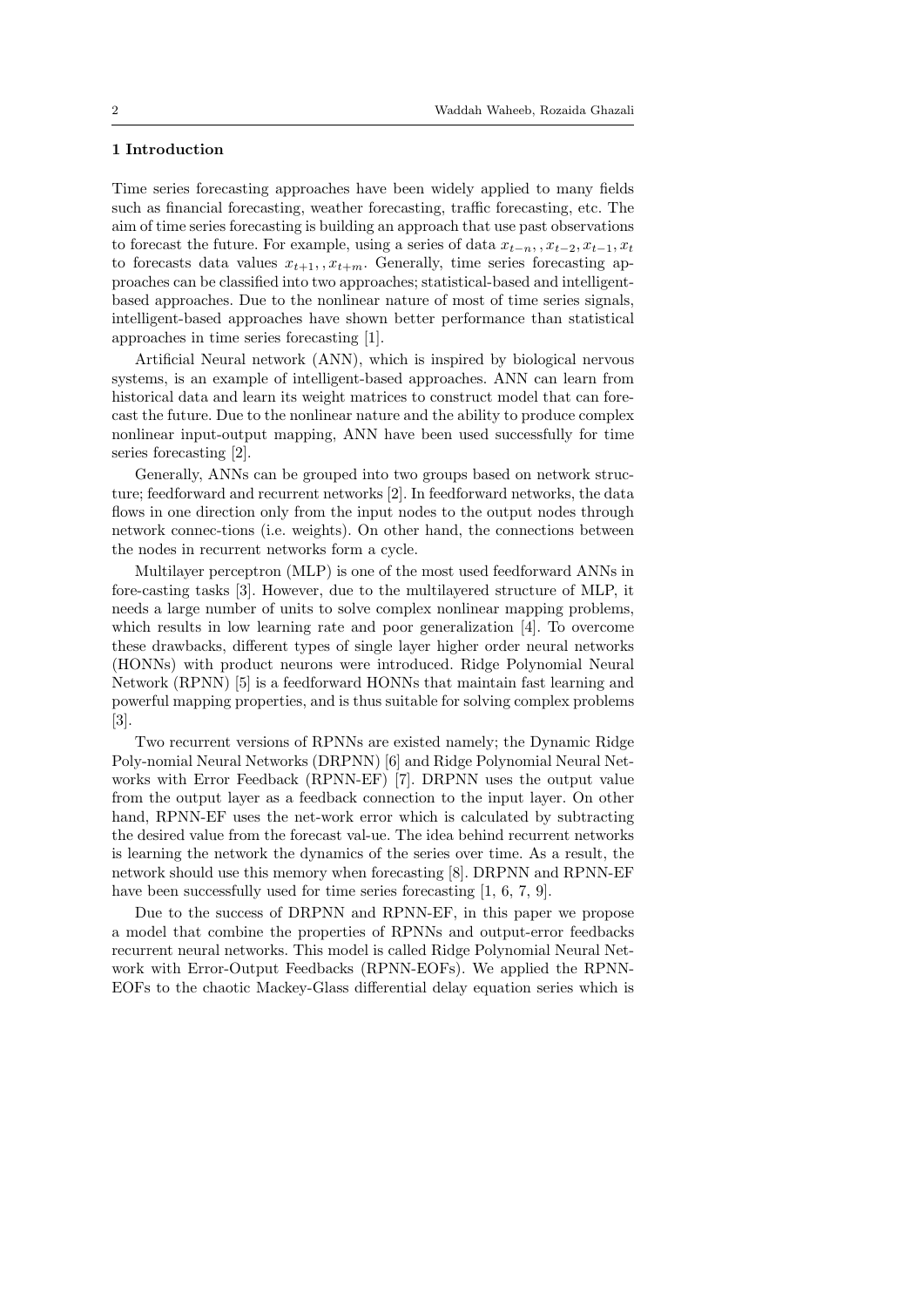recognized as a benchmark problem that has been used and reported by many researchers for comparing the generalization ability of different models [10-18].

This paper consists of six sections. Section 2 introduces the basic concepts of RPNN, DRPNN and RPNN-EF. We describe the proposed model in Section 3. Section 4 covers the experimental settings. Section 5 is about results and discussion. And finally, Section 6 concludes the paper.

#### 2 The Existing Ridge Polynomial Neural Network Based Models

This section discusses the existing Ridge Polynomial Neural Networks based models, namely Ridge Polynomial Neural Networks (RPNNs), Dynamic Ridge Polynomial Neural Networks (DRPNNs) and Ridge Polynomial Neural Networks with Error Feed-back (RPNN-EF).

### 2.1 Ridge Polynomial Neural Networks(RPNNs)

RPNNs [5] are an example of feedforward higher order neural networks (HONNs) that use one layer of trainable weights. RPNNs maintain powerful mapping capabili-ties and fast learning properties of single layer HONNs [3]. They are constructed by adding different degrees of Pi-Sigma Neural Networks (PSNNs) blocks [19] until a defined goal is achieved. They can approximate any continuous function on a com-pact set in multidimensional input space with arbitrary degree of accuracy [5]. RPNNs utilize univariate polynomials which help to avoid an explosion of free pa-rameters that found in some types of higher order feedforward neural networks [5].

#### 2.2 Dynamic Ridge Polynomial Neural Networks(DRPNNs)

DRPNNs [6] are one type of recurrent version of RPNNs. DRPNNs take advantage of network output value as an additional input to the input layer. They are provided with memories that help to retain information to be used later [6]. DRPNN is trained by the real time recurrent learning algorithm (RTRL) [20].

DRPNNs are more suitable than RPNNs for time series forecasting due the fact that the behavior of some time series signals related to some past inputs on which the present inputs depends. Interested readers for the application of DRPNNs for time series forecasting nay be referred to [1, 6, 9].

2.3 Ridge Polynomial Neural Network with Error Feedback (RPNN-EF)

Another recurrent type of RPNN is RPNN-EF [7] as shown in Fig. 1. Unlike DRPNN, RPNN-EF takes advantage of network error value as an additional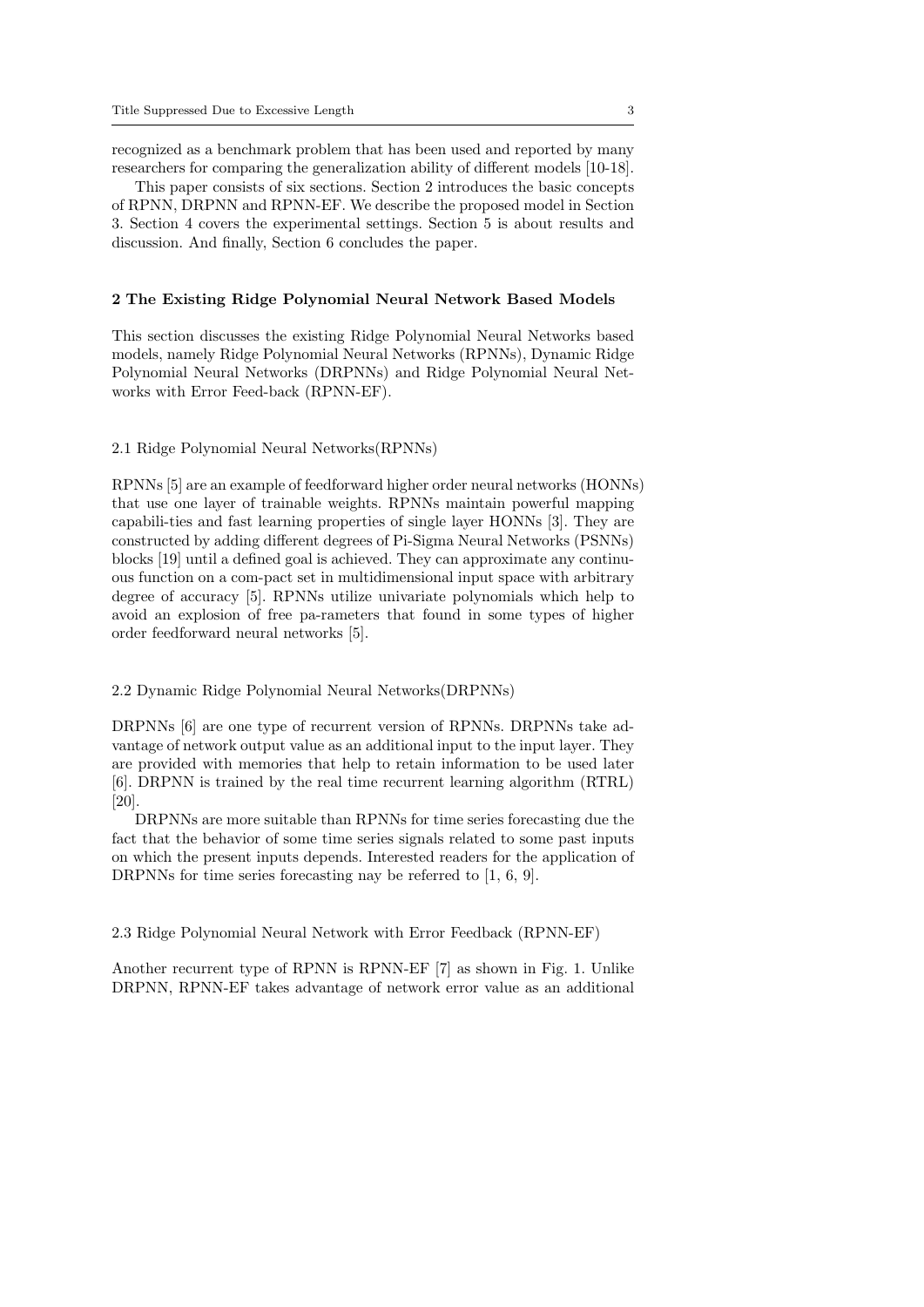

Fig. 1: Ridge Polynomial Neural Networks with Error Feedback. PSNN, d(t) stands for Pi-Sigma Neural Network and the desired output at time t.

input to the input layer. This error is calculated by taking the difference between the desired output and network output. Such error feedback is also used in the literature with Functional Link Network (FLN) and Adaptive Neuro-Fuzzy Inference System (ANFIS) model [21, 22]. Like DRPNN, RPNN-EF is trained by RTRL algorithm.

RPNN-EF showed better understanding for multi-step ahead forecasting than RPNN and DRPNN. Furthermore, RPNN-EF was significantly faster than other RPNN-based models for one-step ahead forecasting [7].

## 3 The Proposed Model: Ridge Polynomial Neural Network with Error-Output Feedbacks (RPNN-EOF)

Due to the success of DRPNN, RPNN-EF for time series forecasting [1, 6, 7, 9], we propose Ridge Polynomial Neural Networks with Error-Output Feedbacks (RPNN- EOFs). This model combines the properties of RPNNs, and the powerful of both error and output feedbacks.

Generic network architecture of the RPNN-EOFs using Pi-Sigma neural networks as basic building blocks is shown in Fig. 2. Like other RPNN based models, RPNN-EOFs uses constructive learning method. That means the network structure grows from a small network and the network becomes larger as learning proceeds until the desired level of defined error is reached [5].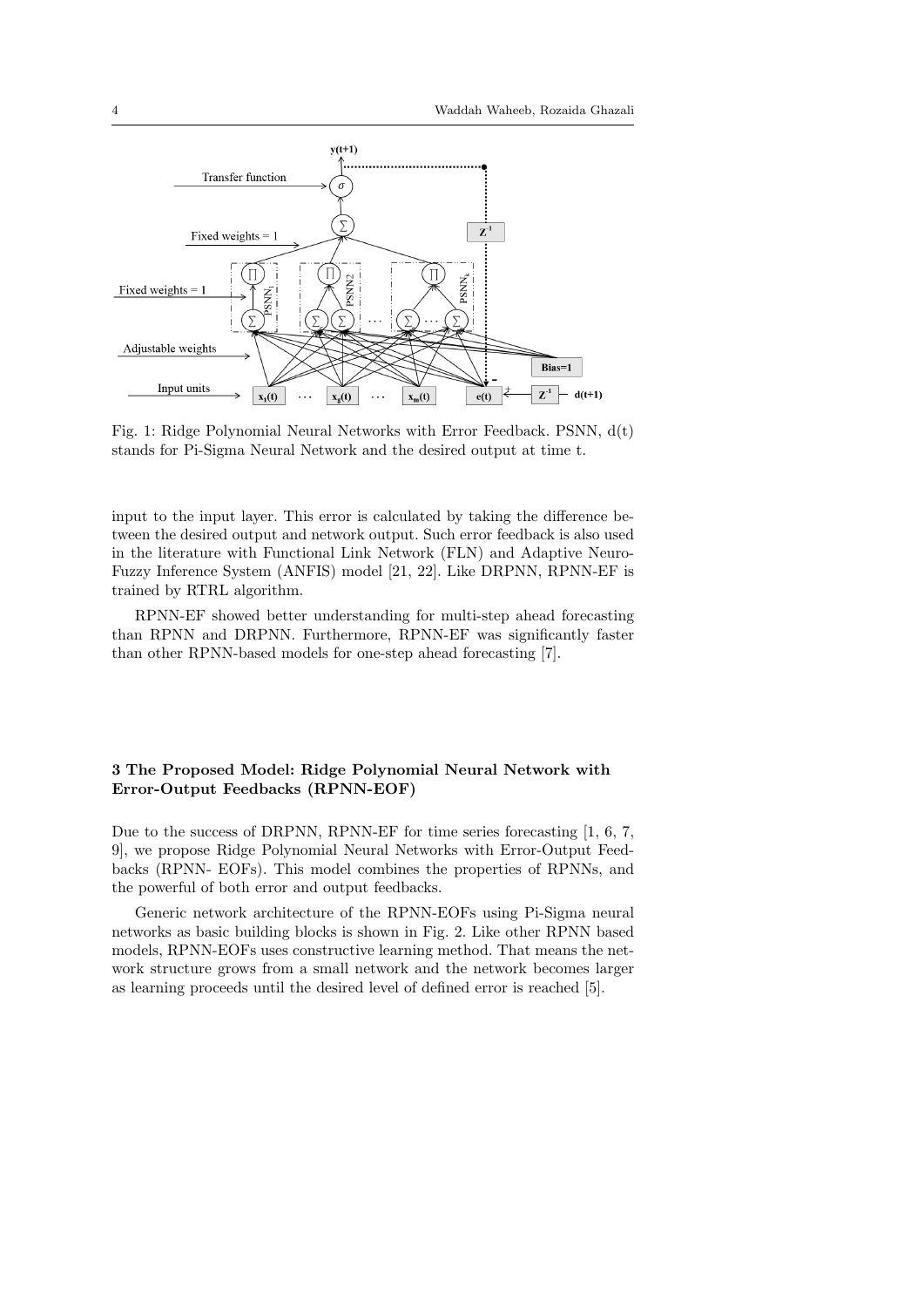

Fig. 2: Ridge Polynomial Neural Networks with Error-Output Feedbacks. PSNN, d(t) stands for Pi-Sigma Neural Network and the desired output at time t. Bias nodes are not shown here for reason of simplicity.

RPNN-EOFs is trained by RTRL algorithm. The output of RPNN-EOFs, which is denoted by  $y(t)$ , is calculated as follows:

$$
y(t) \approx \sigma\left(\sum_{i=1}^{k} P_i(t)\right) \tag{1a}
$$

$$
P_i(t) = \prod_{j=1}^{i} (h_j(t))
$$
 (1b)

$$
h_j(t) = \sum_{g=1}^{M+2} (w_{gj} * Z_g(t)) + w_{0j}
$$
 (1c)

where  $P_i(t)$  is the output of Pi-Sigma block,  $\sigma$  is the transfer function,  $h_j(t)$ is the net sum of the sigma unit j,  $w_{0j}$  is the bias,  $w_{jj}$  is the weights between input and sigma units, and  $Z(t)$  is the inputs which given as follow:

$$
Z_g(t) = \begin{cases} x_g(t) & 1 \le g \le M \\ e(t-1) = d(t-1) - y(t-1) & g = M+1 \\ y(t-1) & g = M+2 \end{cases}
$$
 (2)

Network error is calculated using the sum squared error as follows:

$$
E(t) = \frac{1}{2} \sum e(t)^2
$$
\n(3)

$$
e(t) = d(t) - y(t)
$$
\n<sup>(4)</sup>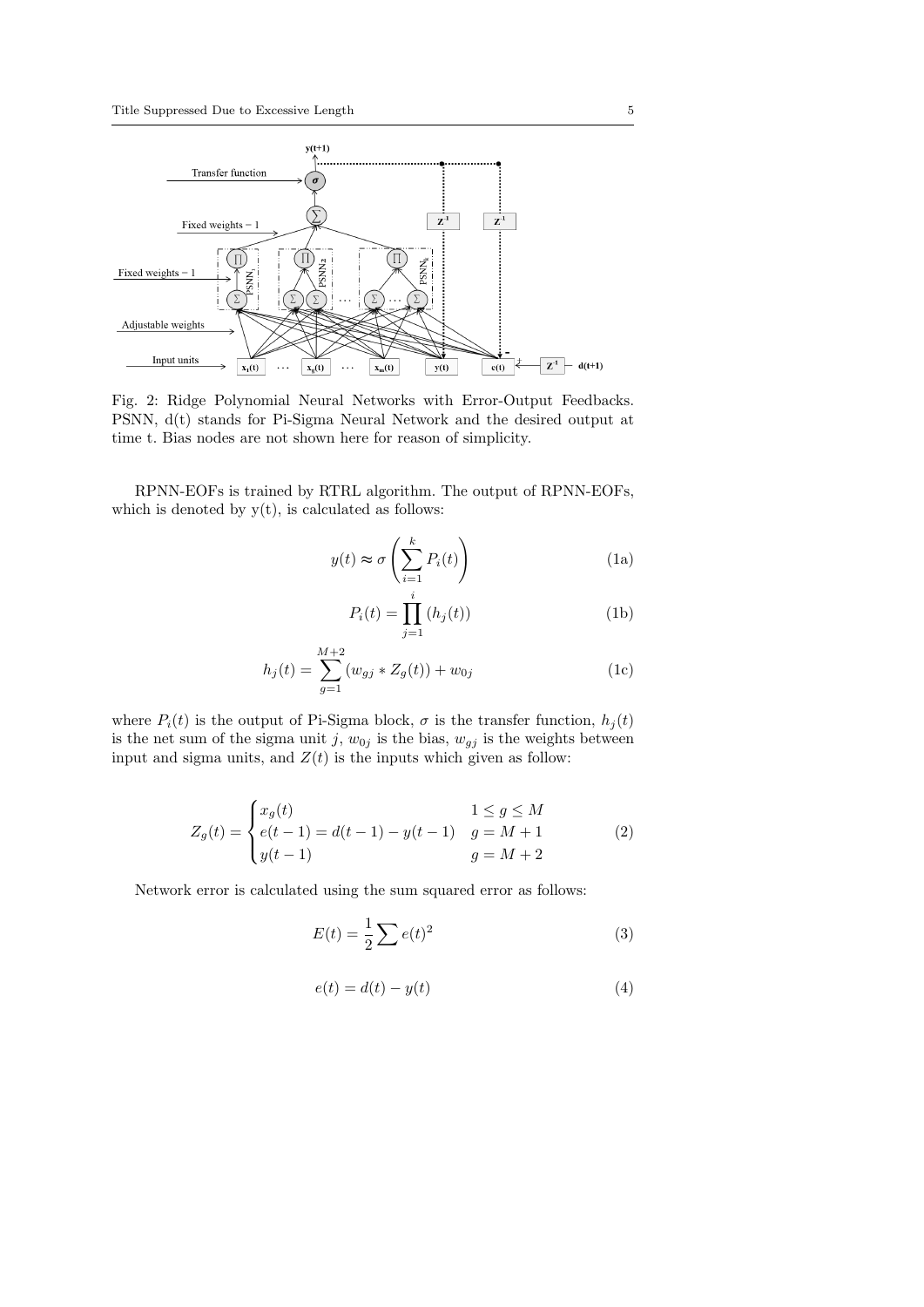where  $d$  is the desired output and  $y$  is the predicted output. At every time  $t$ , the weights changes are calculated as follows:

$$
\triangle w_{gl} = -\eta * \left(\frac{\partial E(t)}{\partial w_{gl}}\right) \tag{5}
$$

where  $\eta$  is the learning rate. The value of  $\frac{\partial E(t)}{\partial w_{gl}}$  is determined as:

$$
\frac{\partial E(t)}{\partial w_{gl}} = e(t) * \frac{\partial e(t)}{\partial w_{gl}} \tag{6}
$$

$$
\frac{\partial e(t)}{\partial w_{gl}} = \frac{\partial e(t)}{\partial y(t)} * \frac{\partial y(t)}{\partial w_{gl}} \tag{7}
$$

$$
\frac{\partial e(t)}{\partial w_{gl}} = -\frac{\partial y(t)}{\partial w_{gl}}\tag{8}
$$

$$
\frac{\partial y(t)}{\partial w_{gl}} = \frac{\partial y(t)}{\partial P_i(t)} * \frac{\partial P_i(t)}{\partial w_{gl}} \tag{9}
$$

From Equation (1), we have

$$
\frac{\partial y(t)}{\partial w_{gl}} = \frac{\partial y(t)}{\partial P_i(t)} * \frac{\partial P_i(t)}{\partial w_{gl}} = (y(t))' * \left(\prod_{j=1, j \neq l}^{i} h_j(t)\right) * \left(Z_g(t) + \left(w_{(M+1)j} * \frac{\partial e(t-1)}{\partial w_{gl}}\right) + \left(w_{(M+2)j} * \frac{\partial y(t-1)}{\partial w_{gl}}\right)\right)
$$
\n(10)

Assume  $D<sup>Y</sup>$  and  $D<sup>E</sup>$  as dynamic system variables [2], where  $D<sup>Y</sup>$  and  $D<sup>E</sup>$ are:

$$
D_{gl}^{Y}(t) = \frac{\partial y(t)}{\partial w_{gl}} \tag{11}
$$

$$
D_{gl}^{E}(t) = \frac{\partial e(t)}{\partial w_{gl}} \tag{12}
$$

Substituting Equation (11) and Equation (12) into Equation (10), we have

$$
\frac{\partial y(t)}{\partial w_{gl}} = (y(t))^{'} \ast \left( \prod_{j=1, j \neq l}^{i} h_j(t) \right) \ast (Z_g(t) + (w_{(M+1)j} \ast D_{gl}^{E}(t-1)) + (w_{(M+2)j} \ast D_{gl}^{Y}(t-1)))
$$
\n(13)

Recall Equation (8), from Equation (12), we have

$$
D_{gl}^{E}(t) = -D_{gl}^{Y}(t)
$$
\n
$$
(14)
$$

Substituting Equation (14) into Equation (13), we have

$$
\frac{\partial y(t)}{\partial w_{gl}} = (y(t))' * \left(\prod_{j=1, j \neq l}^{i} h_j(t)\right) * \left(Z_g(t) + D_{gl}^Y(t-1) \left(w_{(M+2)j} - w_{(M+1)j}\right)\right)
$$
\n(15)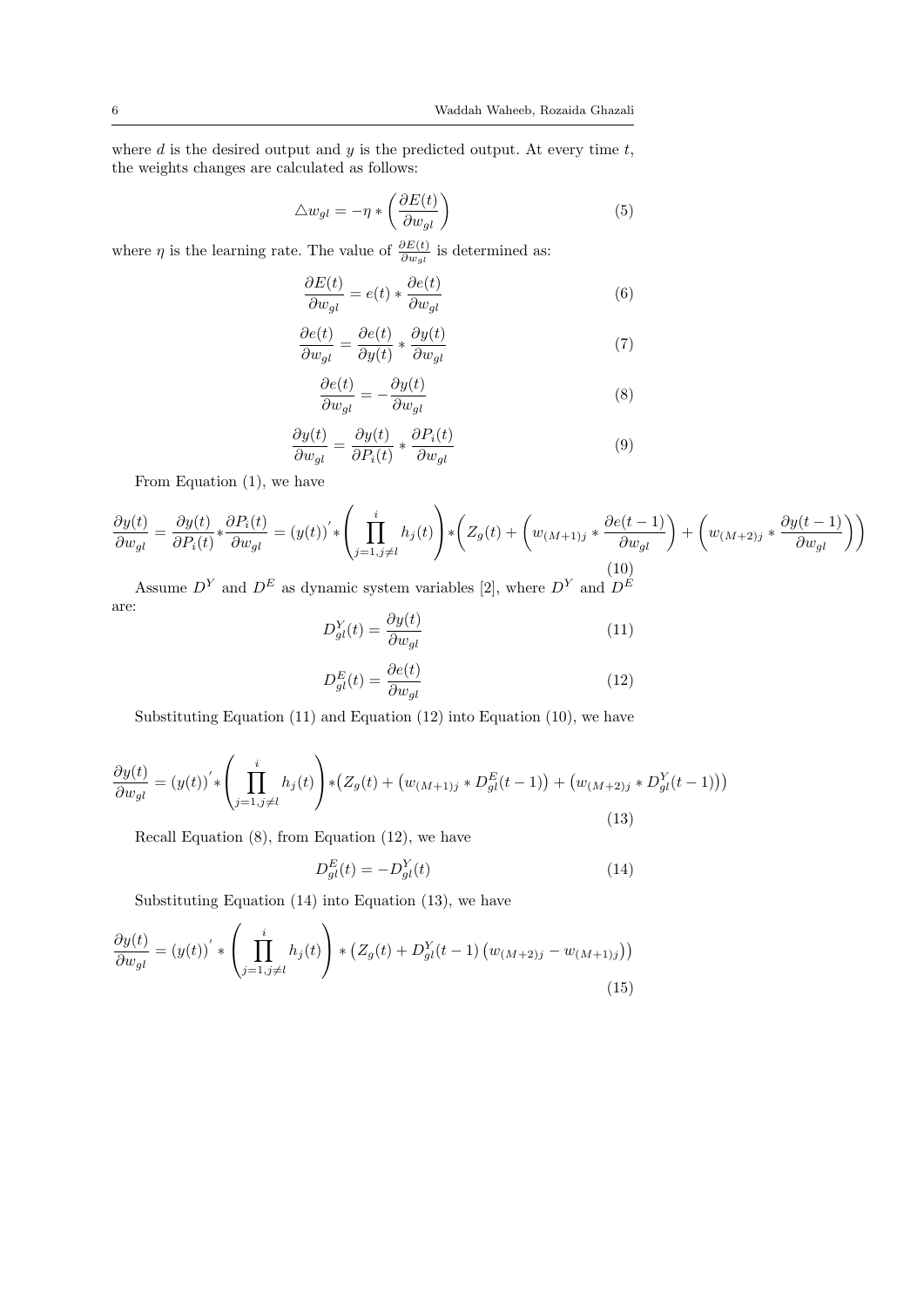For simplification, the initial values for  $D_{gl}^{Y}(t) = 0$ , and  $e(t) = y(t) = 0.5$ to avoid zero value of  $D_{gl}^{Y}(t)$ . Then the weights updating rule is derived by substituting Equation  $(15)$  and Equation  $(8)$  into Equation  $(6)$ , we have

$$
\frac{\partial E(t)}{\partial w_{gl}} = -e(t) * D_{gl}^{Y}(t)
$$
\n(16)

Then, substituting Equation (16) into Equation (5), we have

$$
\triangle w_{gl} = \eta * e(t) * D_{gl}^{Y}(t) \tag{17}
$$

#### 4 Experimental Design

#### 4.1 Mackey-Glass Differential Delay Equation

In this paper, we used the well known chaotic Mackey-Glass differential delay equa-tion series. This series is recognized as a benchmark problem that has been used and reported by many researchers for comparing the generalization ability of different models [10-18]. Mackey-Glass time series is given by the following delay differential equation:

$$
\frac{dx}{dt} = \beta x(t) + \frac{\alpha x(t-\tau)}{1+x^{10}(t-\tau)}
$$
\n(18)

where  $\tau$  is the time delay. We chose the following values for the variables  $\alpha = 0.2, \beta = -0.1, x(0) = 1.2, \text{ and } \tau = 17.$  With this setting the series produce chaotic behavior. One thousand data point were generated. The first 500 points of the series were used as a training sample, while the remaining 500 points were used as out-of-sample data. We used four input variables  $x(t), x(t-6), x(t-12), x(t-18)$  to predict  $x(t+6)$ . All these settings were used for fair comparison with other studies in the literature [10-18].

#### 4.2 Data Preprocessing

We scaled the points to the range [0.2, 0.8] to avoid getting network output too close to the two endpoints of sigmoid transfer function [1]. We used the minimum and maximum normalization method which is given by:

$$
\dot{x} = (max_2 - min_2) * \left(\frac{x - min_1}{max_1 - min_1}\right) + min_2
$$
 (19)

where x refers to the observed (original) value,  $\dot{x}$  is the normalized version of  $x, min_1$ , and  $max_1$  are the respective minimum and maximum values of all observations, and  $min_2$ , and  $max_2$  refer to the desired minimum and maximum of the new scaled series.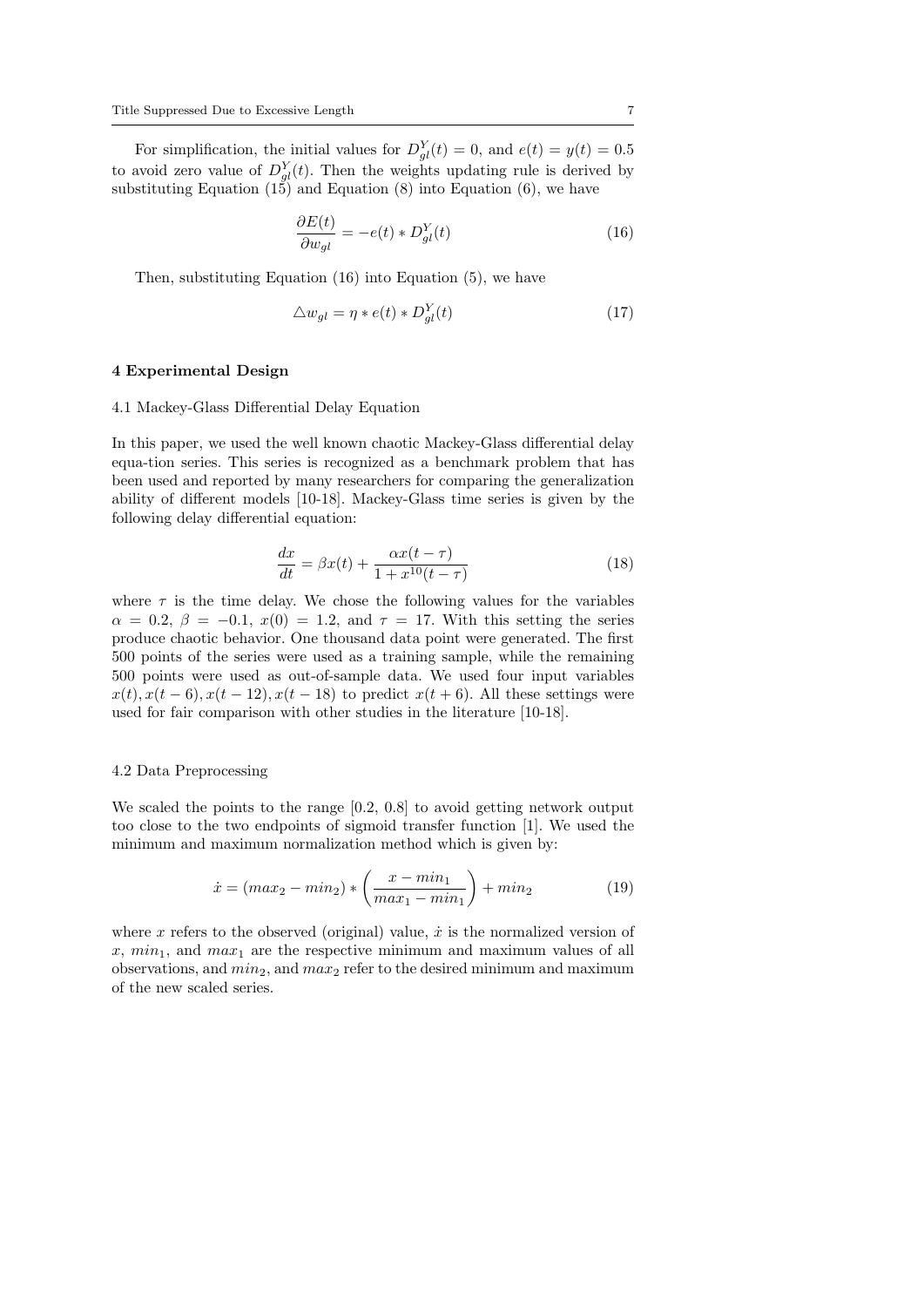#### 4.3 Network Topology

The topology of the RPNN-EOFs that we used is shown in Table 1. Most of the settings are either based on the previous works with RPNN based models that found in the literature [1, 6, 7, 9] or by trial and error.

Table 1: Network topology.

| Setting                               | Value                                                   |
|---------------------------------------|---------------------------------------------------------|
| Activation function                   | Sigmoid function                                        |
| Number of Pi-Sigma block (PSNN)       | Incrementally grown from 1 to 5                         |
| Stopping criteria                     | Maximum number of epochs $=3000$ or after ac-           |
|                                       | complishing the 5 <sup>th</sup> order network learning. |
| Initial weights                       | $[-0.5, 0.5]$                                           |
| Momentum                              | $[0.4 - 0.8]$                                           |
| Learning rate $(\eta)$                | $[0.01-1]$                                              |
| Decreasing factors for $(\eta)$       | 0.8                                                     |
| Threshold of successive PSNN addition | $[0.00001 - 0.1]$                                       |
| (r)                                   |                                                         |
| Decreasing factors for $r$            | [0.05, 0.2]                                             |

#### 4.4 Performance Metrics

Because we aim to compare our proposed models performance with other models in the literature, we used the Root Mean Squared Error (RMSE) metric. RMSE is the standard metric wich used by many researchers with Mackey-Glass series [10-18]. The equation for RMSE is given by:

$$
RMSE = \sqrt{\frac{1}{N} \sum_{i=1}^{N} (Y_i - \hat{Y}_i)^2}
$$
 (20)

#### 5 Results and Discussion

The forecasting model of Mackey-Glass time series is built via the experimental de-sign settings. The best out-of-sample data forecasting for RPNN-EOFs is shown in Fig. 3. It can be seen that the RPNN-EOFs can follow the dynamic behavior of the series precisely. To show the difference between the output of the RPNN-EOFs and the out-of-sample points, which is called forecasting error, we plot the forecasting error in Fig. 4.

For fair comparison with recent studies, we de-normalized the results of RPNN-EOFs model. Table 2 lists the generalization capabilities of other methods [10-18]. The generalization capabilities were measured by applying each model to forecast the out-of-sample data. The results show that the proposed RPNN-EOFs model offers a smaller RMSE than the other models. Based on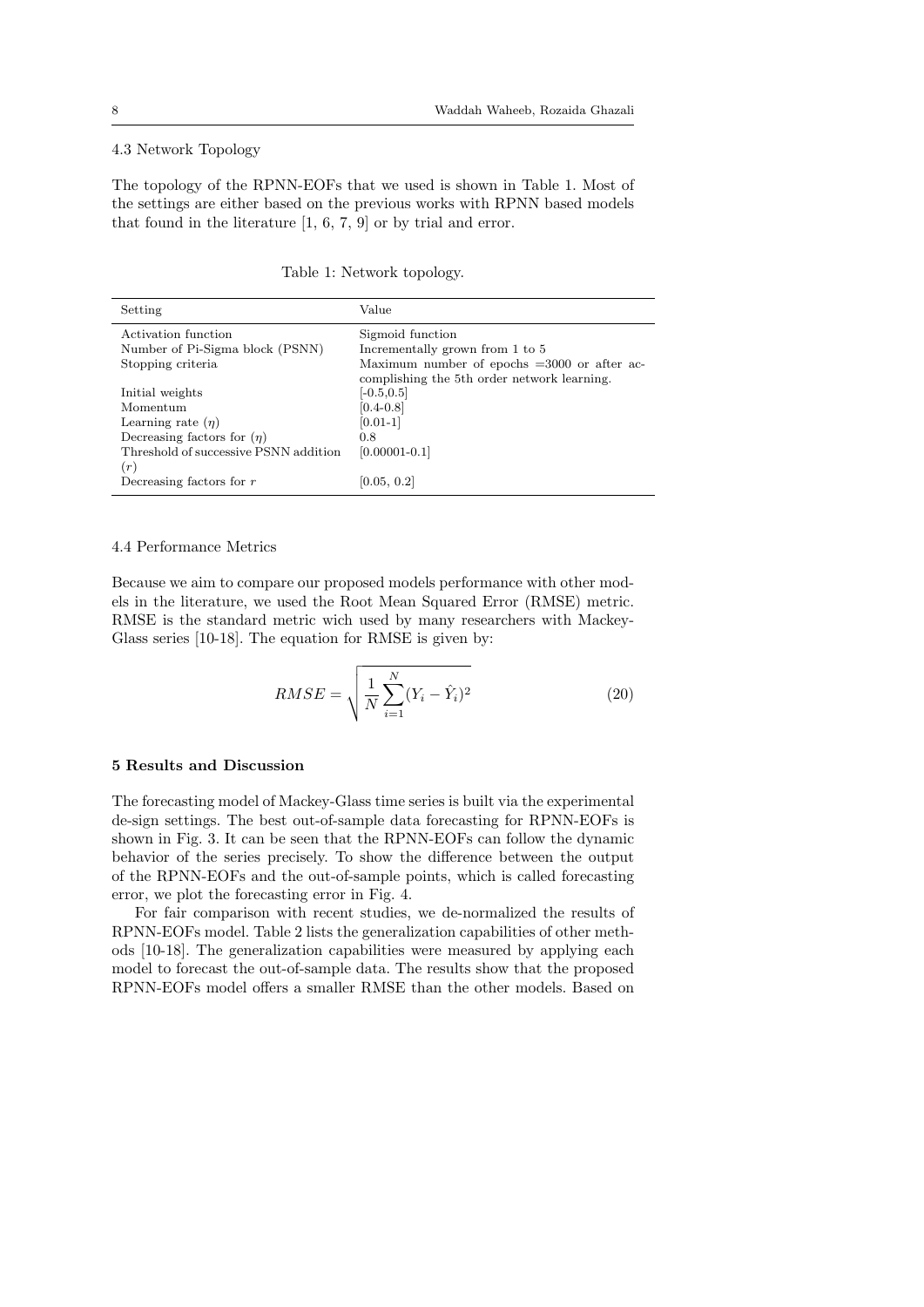

Fig. 3: The best forecasting results for Mackey-Glass time series using RPNN-EOF. Circle is the original series while the solid line is the forecast series.



Fig. 4: Forecasting error for Mackey-Glass time series using RPNN-EOF.

these results, we can conclude that the RPNN-EOFs alone provides better understanding for the series and smaller error in comparison to other models.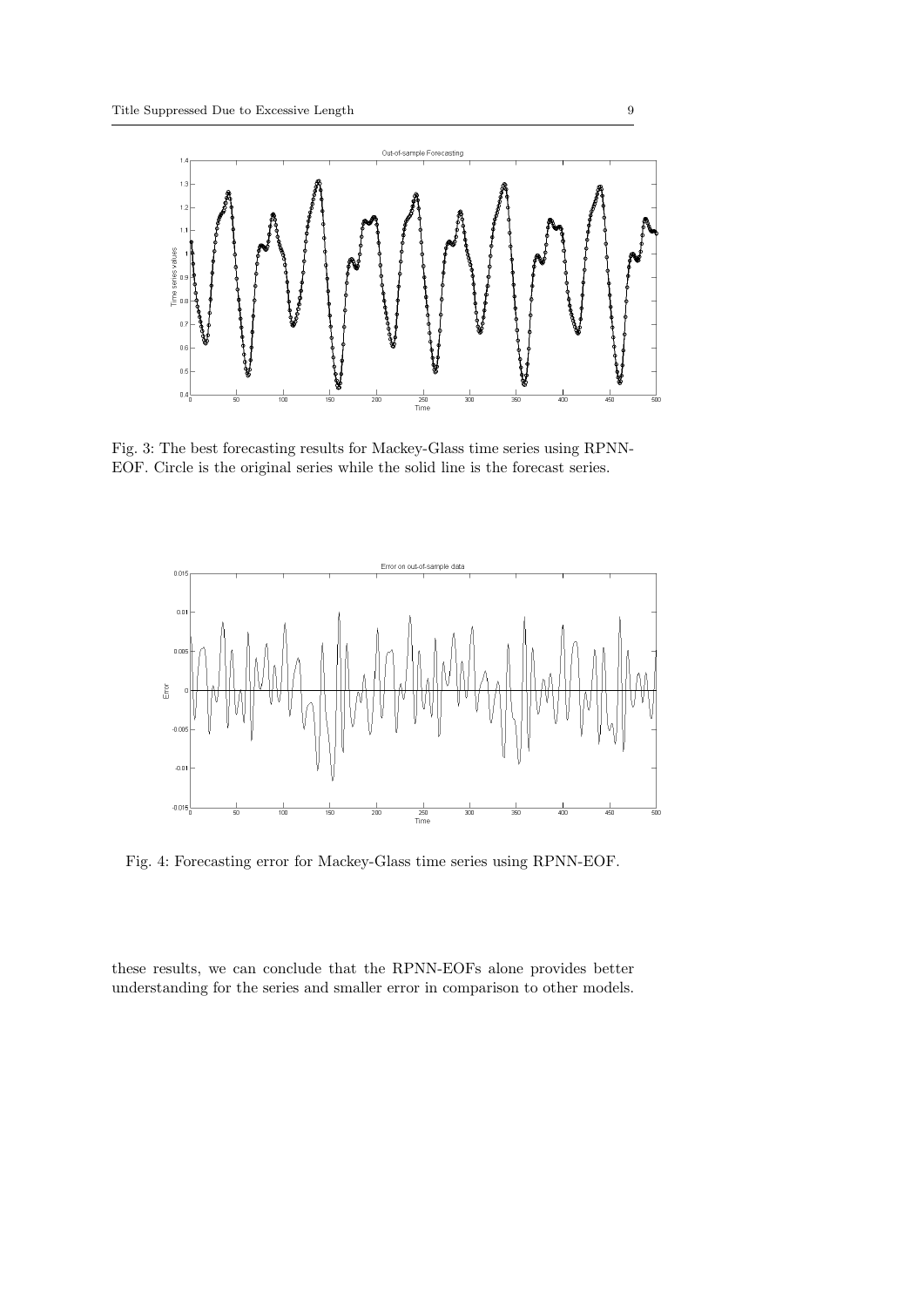|  | Table 2: Comparison of the performance of various existing models. |  |  |
|--|--------------------------------------------------------------------|--|--|
|  |                                                                    |  |  |

| Model                                                                      | RMSE       |
|----------------------------------------------------------------------------|------------|
| Differential evolution - beta basis function neural networks (DE-BBFNN)    | 0.030      |
| 10                                                                         |            |
| Dynamic evolving computation system (DECS) [11]                            | 0.0289     |
| Orthogonal function neural network [12]                                    | 0.016      |
| Multilayer feedforward neural network - Backpropagation algorithm          | 0.0155     |
| $(MLFBP)$ [13]                                                             |            |
| Backpropagation network optimized by hybrid K-means-greedy algorithm       | 0.015      |
| [14]                                                                       |            |
| Modified differential evolution and the radial basis function (MDE-RBF)    | 0.013      |
| $\left[15\right]$                                                          |            |
| Functional-link-based neural fuzzy network optimized by hybrid of coopera- | 0.008274   |
| tive particle swarm optimization and cultural algorithm (FLNFN-CCPSO)      |            |
| [16]                                                                       |            |
| Multilayer neural network with the multi-valued neurons- QR decomposition  | 0.0065     |
| $(MLMVN-QR)$ [13]                                                          |            |
| Wavelet neural network with hybrid learning approach (WNN-HLA) [17]        | 0.006      |
| Multilayer neural network with the multi-valued neurons (MLMVN) [13]       | 0.0056     |
| RPNN-EOF (proposed)                                                        | $0.00416*$ |
| Grid-based fuzzy systems with 192 rules [18]                               | 0.0041     |
| Multigrid-based fuzzy system 3 sub-grids with 120 rules [18]               | 0.0031     |
|                                                                            |            |

<sup>∗</sup>This is the de-normalized value for the RMSE.

#### Conclusions and Future Works

This paper investigated the forecasting capability of the Ridge Polynomial Neural Network with Error-Output Feedbacks (RPNN-EOFs) for multi-step time series fore-casting. The well-known MackeyGlass differential delay equation was used to test the forecasting capability of RPNN-EOFs. Simulation results showed that the pro-posed RPNN-EOFs provides better understanding for the MackeyGlass time series and smaller error in comparison to other models in the literature. Therefore, we can conclude that the RPNN-EOFs can be applied successfully for time series forecasting. The future works will be using more time series to ensure the good performance of the proposed model.

Acknowledgements The authors would like to thank Universiti Tun Hussein Onn Malaysia (UTHM) and Ministry of Higher Education (MOHE) Malaysia for financially supporting this re-search under the Fundamental Research Grant Scheme (FRGS), Vote No. 1235.

#### References

1. Al-Jumeily, D., Ghazali, R., Hussain, A.: Predicting Physical Time Series Using Dynamic Ridge Polynomial Neural Networks. PLOS ONE, (2014) 2. Haykin, S. S.: Neural Networks and Learning Machines. Prentice Hall, New Jersey (2009)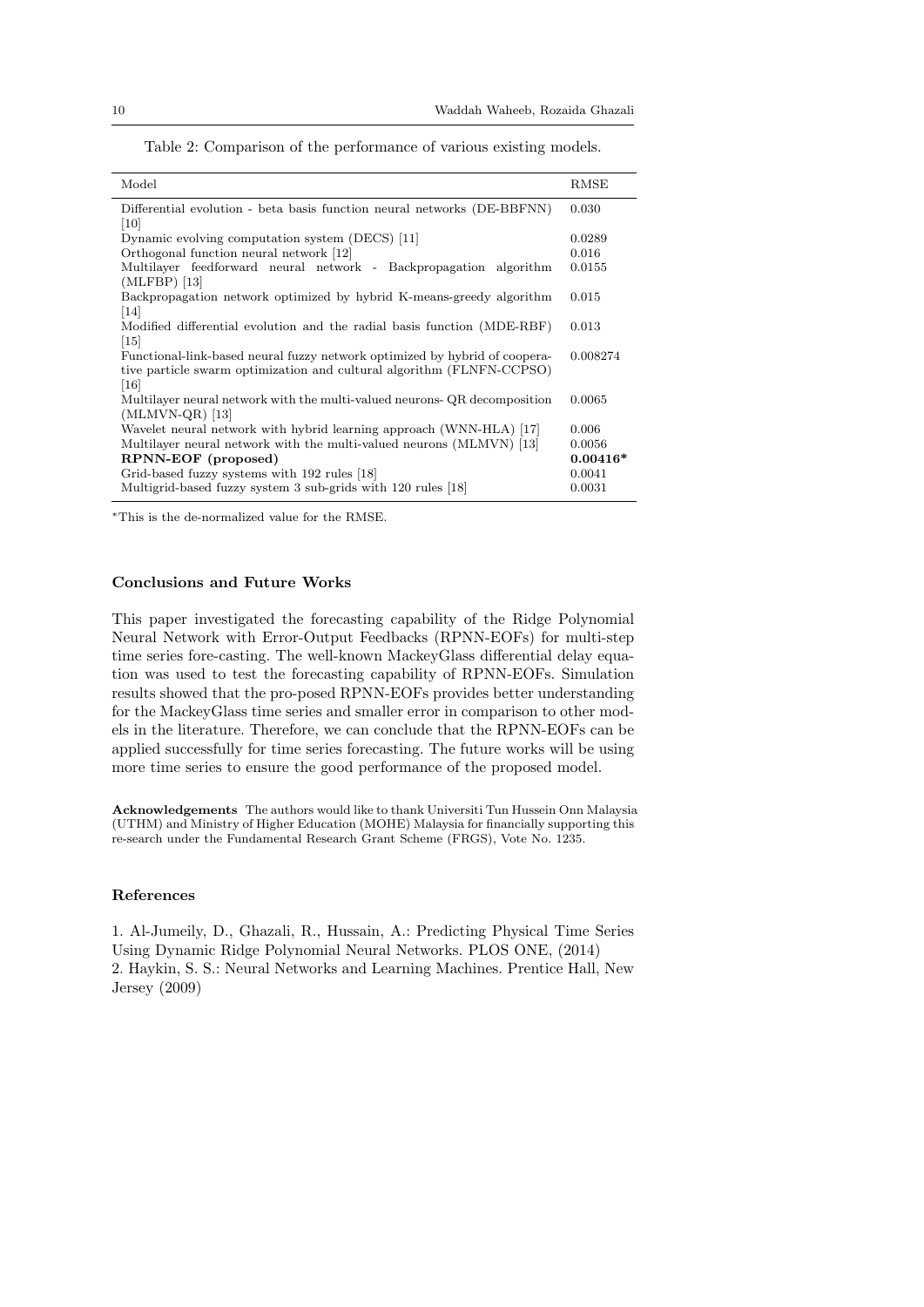3. Ghazali, R., Hussain, A.J., Liatsis, P., Tawfik, H.: The Application of Ridge Polynomial Neural Network to Multi-step Ahead Financial Time Series Prediction. Neural Comput. Appl. 17, no. 3, 311323 (2008)

4. Yu, X., Tang, L., Chen, Q., Xu, C.: Monotonicity and Convergence of Asynchronous Update Gradient Method for Ridge Polynomial Neural Network. Neurocomputing, 129, 437–444 (2014)

5. Shin, Y., Ghosh, J.: Ridge Polynomial Networks. IEEE T. Neural Networ. 6(3), 610622 (1995)

6. Ghazali, R., Hussain, A. J., Nawi, N.M., Mohamad, B.: Non-Stationary and Stationary Prediction of Financial Time Series Using Dynamic Ridge Polynomial Neural Network. Neurocomputing 72(10), 2359–2367 (2009)

7. Waheeb, W., Ghazali, R., Herawan, T.: Time Series Forecasting Using Ridge Polynomial Neural Network with Error Feedback. Proceedings of The Second International Conference on Soft Computing and Data Mining (SCDM-2016) (in press)

8. Samarasinghe, S.: Neural Networks for Applied Sciences and Engineering: From Fundamentals to Complex Pattern Recognition. CRC Press, New York (2006)

9. Ghazali, R., Hussain, A. J., Liatsis, P.: Dynamic Ridge Polynomial Neural Network: Forecasting the univariate Non-stationary and Stationary Trading Signals. Expert Syst. Appl. 38(4), pp.3765–3776 (2011)

10. Dhahri H, Alimi A.: Automatic selection for the beta basis function neural networks. In Nature Inspired Cooperative Strategies for Optimization (NICSO 2007), pp. 461-474, Springer Berlin Heidelberg (2008)

11. Chen YM, Lin CT.: Dynamic parameter optimization of evolutionary computation for on-line prediction of time series with changing dynamics, APPL SOFT COMPUT, 31;7(4), 1170-6, (2007)

12.Wang H, Gu H.: Prediction of chaotic time series based on neural network with Legendre polynomials. In International Symposium on Neural Networks, pp. 836-843, Springer Berlin Heidelberg, (2009)

13. Aizenberg I, Luchetta A, Manetti S.: A modified learning algorithm for the multilayer neural network with multi-valued neurons based on the complex QR decomposition, Soft Comput., 1;16(4), 563-75, (2012)

14. Tan J.Y., Bong D.B., Rigit A.R.: Time Series Prediction using Backpropagation Network Optimized by Hybrid K-means-Greedy Algorithm, Engineering Letters. 1;20(3), 203-10, (2012)

15. Dhahri H, Alimi AM.: The modified differential evolution and the RBF (MDE-RBF) neural network for time series prediction. In the 2006 IEEE International Joint Conference on Neural Network Proceedings, pp. 2938-2943, IEEE (2006)

16. Lin CJ, Chen CH, Lin CT.: A hybrid of cooperative particle swarm optimization and cultural algorithm for neural fuzzy networks and its prediction applications. IEEE Transactions on Systems, Man, and Cybernetics, Part C (Applications and Reviews), 39(1), 55-68, (2009)

17. Lin CJ.: Wavelet neural networks with a hybrid learning approach. Journal of Information science and Engineering, 1;22(6):1367-87 (2006)